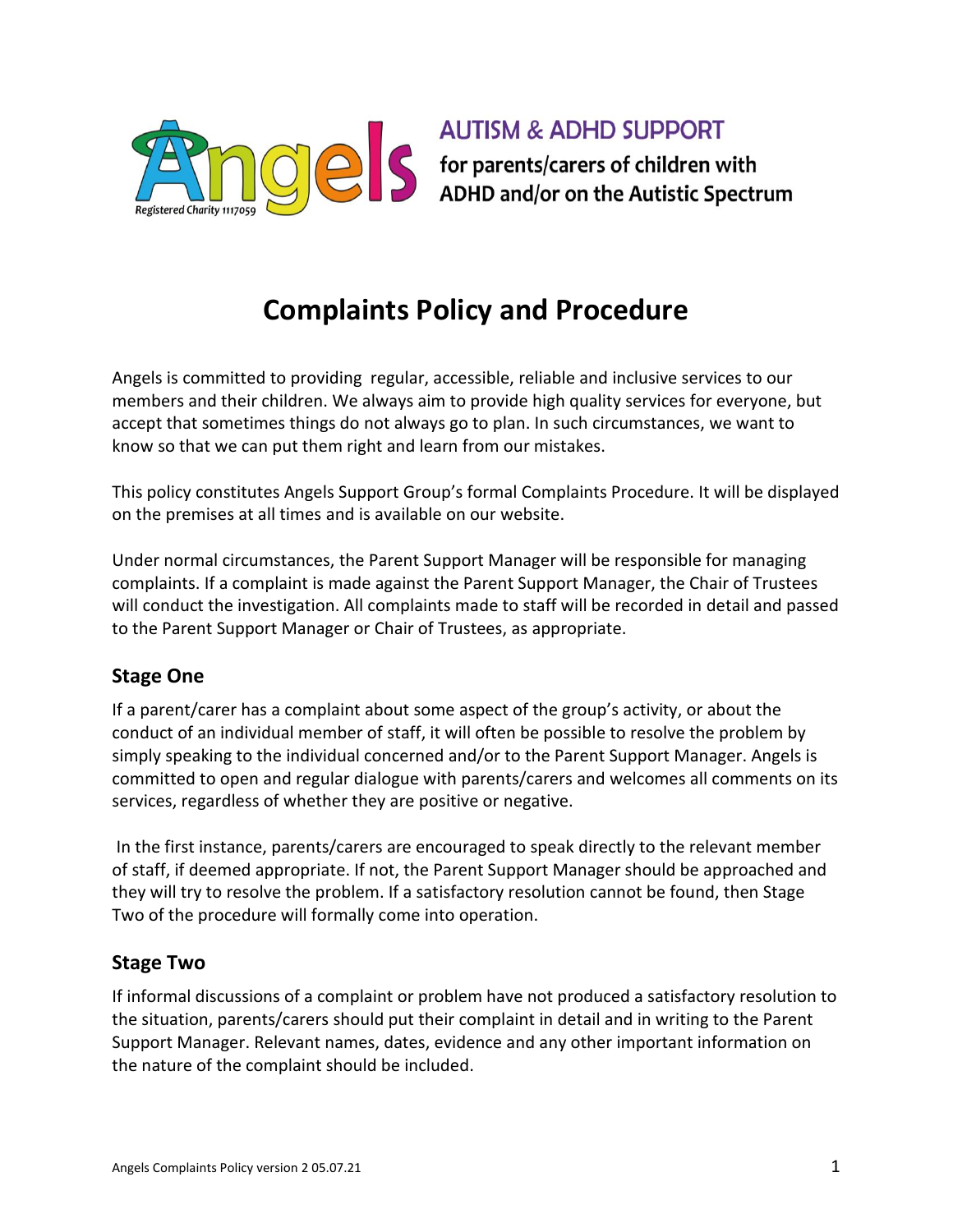Angels will acknowledge receipt of the complaint as soon as possible – within three working days at least – and fully investigate the matter within 15 working days. If there is any delay, Angels will advise the parent/carers of this and offer an explanation. The Parent Support Manager will be responsible for sending them a full and formal response to the complaint.

If the Parent Support Manager has good reason to believe that the situation has safeguarding implications, they will follow the procedure set out in the Safeguarding Children policy or Safeguarding Vulnerable Adults policy. If any party involved in the complaint has good reason to believe that a criminal offence has been committed, then they will contact the police.

The formal response to the complaint from Angels will be sent to the parent/carer concerned and copied to all relevant members of staff if appropriate. The response will include recommendations for dealing with the complaint and for any amendments to Angels' policies or procedures emerging from the investigation.

The Parent Support Manager will arrange a time to meet the parent/carer concerned and any other relevant individuals, such as members of staff or trustees to discuss the complaint and the Group's response to it. The Parent Support Manager will judge if it is best for all parties to meet together or if individual meetings are more appropriate.

If at the conclusion of this process parents/carers remain dissatisfied with the response they have received, the original complaint along with the Angels' response will be passed to the Chair of Trustees who will adjudicate the case.

The Chair of Trustees will communicate a detailed response, including any actions to be taken, to both the Parent Support Manager and the parents/carers concerned within 15 working days.

## **Contact details**

**Parent Support Manager:**  Leise Cooper Email: [leise@angelssupportgroup.org.uk](mailto:leise@angelssupportgroup.org.uk)

**Chair of Trustees:**  Louise Slater Email: [louise.c.slater@ntlworld.com](mailto:louise.c.slater@ntlworld.com)